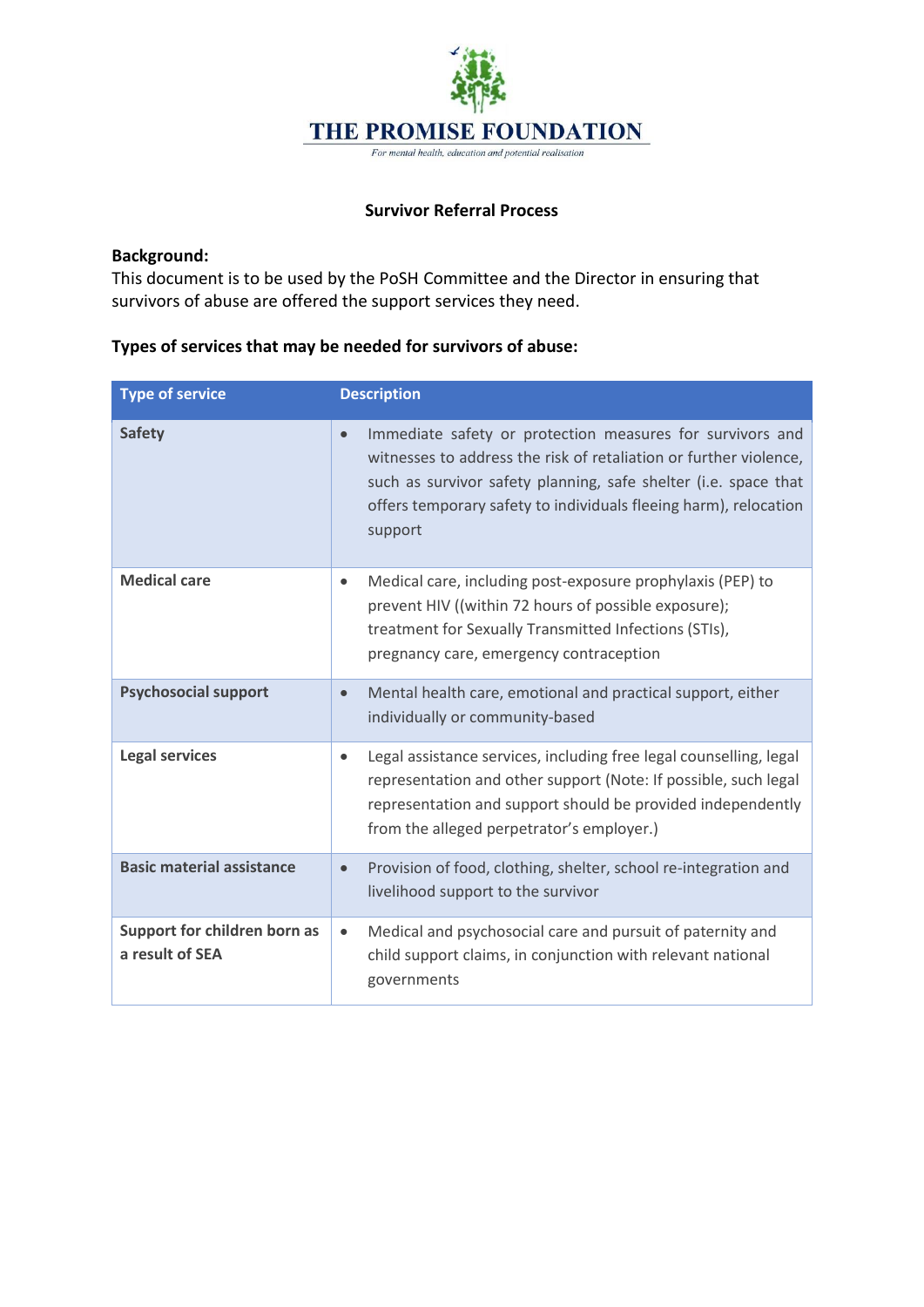

## **Steps to be followed by PoSH Committee Member when assessing survivor's needs**

<span id="page-1-0"></span> **Always obtain informed and voluntary consent** before facilitating assistance, respecting the right of a person<sup>1</sup>, including children (depending on their age and capacities), to freely choose which type of support services they want to access or to decline services entirely. To ensure informed consent, caseworkers must ensure that the adult or child survivor fully understands the services available and the referral process, potential risks and benefits of receiving services, and what information will be collected and how it will be used, including **confidentiality** and its limits. During this consultation, caseworkers should avoid raising unrealistic expectations among survivors particularly in locations where adequate services are limited.

When dealing with children, caseworkers should communicate the information in a child-friendly manner, adapting it to the child's age, maturity, language, gender and culture (i.e. simplifying content) and obtain informed consent from both the child (taking into account his/her evolving capacities) and one of the child's parents or guardians. At the same time, it is essential for organizations to ensure that the best interest of the child serve as the primary guide for making decisions regarding assistance and referrals (see point below on "the best interests of the child").

 In the case of children, **prioritize the best interests of the child**, choosing the course of action that is most effective in protecting the child's rights to safety and ongoing development. For example, in some cultures, the survivor's parents/caregivers may want (or force) the girl to get married to the alleged perpetrator to "protect family dignity" or for other reasons, which violates the girl's rights and exposes her to additional harm. In such instances, experienced caseworkers can help the girl and her parents/caregivers make informed decisions, applying the best interests of the child principle.Depending on their in-house expertise and the complexity of the case, organizations may also need to request technical support from UNICEF and/or other

1

<sup>1</sup> Persons with disabilities may need specific support to enable their ability to provide informed consent depending on the nature of their disability (e.g. physical, intellectual, mental).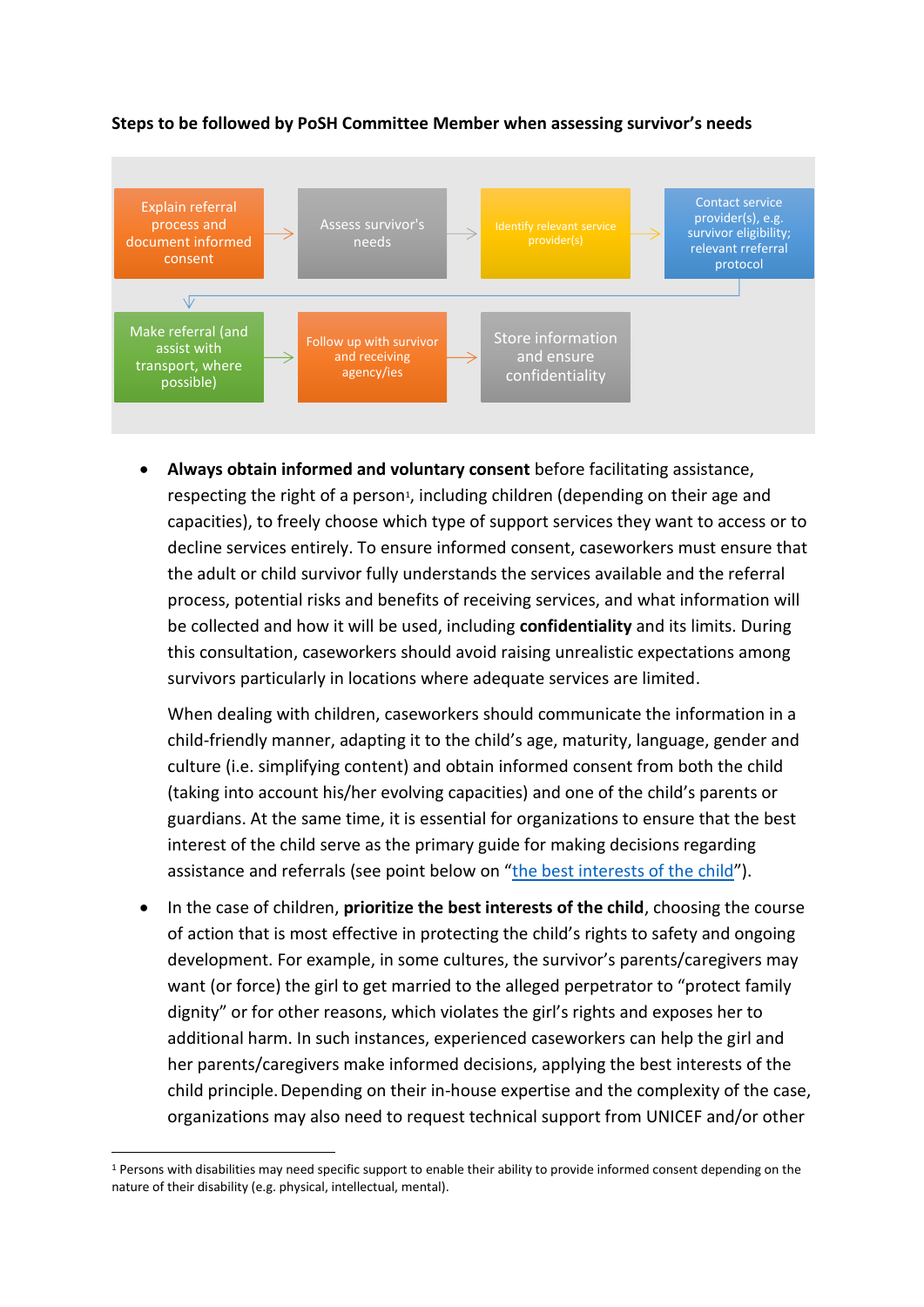GBV and CP partners.

 **Respect confidentiality**, protecting identifying information of all those involved in the alleged incident. Organizations should collect, share and store information on these cases safely and according to agreed-upon data protection policies (also see "principles of effective reporting"). In particular, organizations should share this information only with a limited number of individuals and on a "need-to-know" basis and ensure this happens with the survivor's explicit permission.

In exceptional cases, organizations may need to refer cases – even without the survivor's informed consent – when there are safety concerns for the survivor or others or when they are required by law to report crimes. Organizations should always explain to survivors (and/or their guardians where appropriate) these limitations of confidentiality (see "[informed consent](#page-1-0)").

 **Consider potential risks for survivors (and their families) and take safety precautions, as needed.** This means being careful to avoid causing any additional harm to survivors (and their families) as a result of how the case is being managed (e.g. possible revenge acts due to mishandling of case information). Organizations should also be careful to manage survivors' expectations regarding the organization's capacity to ensure the survivor's safety.

# **Additional Resources**

Assistance for all survivors

- UN Victim Assistance Protocol (forthcoming).
- [Guidelines for Integrating Gender-Based Violence Interventions in Humanitarian](https://gbvguidelines.org/wp/wp-content/uploads/2015/09/2015-IASC-Gender-based-Violence-Guidelines_lo-res.pdf)  [Action Reducing risk, promoting resilience and aiding](https://gbvguidelines.org/wp/wp-content/uploads/2015/09/2015-IASC-Gender-based-Violence-Guidelines_lo-res.pdf) recovery, IASC, 2015.
- [SEA Victim Assistance Guide: Establishing Country-Based Mechanisms for Assisting](https://www.chsalliance.org/files/files/SEA%20Victim%20Assistance%20Guide.pdf)  [Victims of Sexual Exploitation and Abuse by UN/NGO/IGO Staff and Related](https://www.chsalliance.org/files/files/SEA%20Victim%20Assistance%20Guide.pdf)  [Personnel,](https://www.chsalliance.org/files/files/SEA%20Victim%20Assistance%20Guide.pdf) ECHA/ECPS UN and NGO Task Force on Protection from Sexual Exploitation and Abuse, April 2009.
- *[Minimum Standards for Prevention and Response to Gender-based Violence in](https://www.unfpa.org/featured-publication/gbvie-standards)  [Emergencies](https://www.unfpa.org/featured-publication/gbvie-standards)*, UNFPA, 2015.
- [UN Victim Assistance Strategy](https://undocs.org/A/RES/62/214)

Assistance for child survivors

- [Caring for Child Survivors of Sexual Abuse: Guidelines for health and psychosocial](https://www.unicef.org/pacificislands/IRC_CCSGuide_FullGuide_lowres.pdf)  [service providers in humanitarian settings,](https://www.unicef.org/pacificislands/IRC_CCSGuide_FullGuide_lowres.pdf) International Rescue Committee/UNICEF, 2012
- [Inter-agency Guidelines for Case Management and Child Protection. The Role of Case](http://www.cpcnetwork.org/wp-content/uploads/2014/08/CM_guidelines_ENG_.pdf)